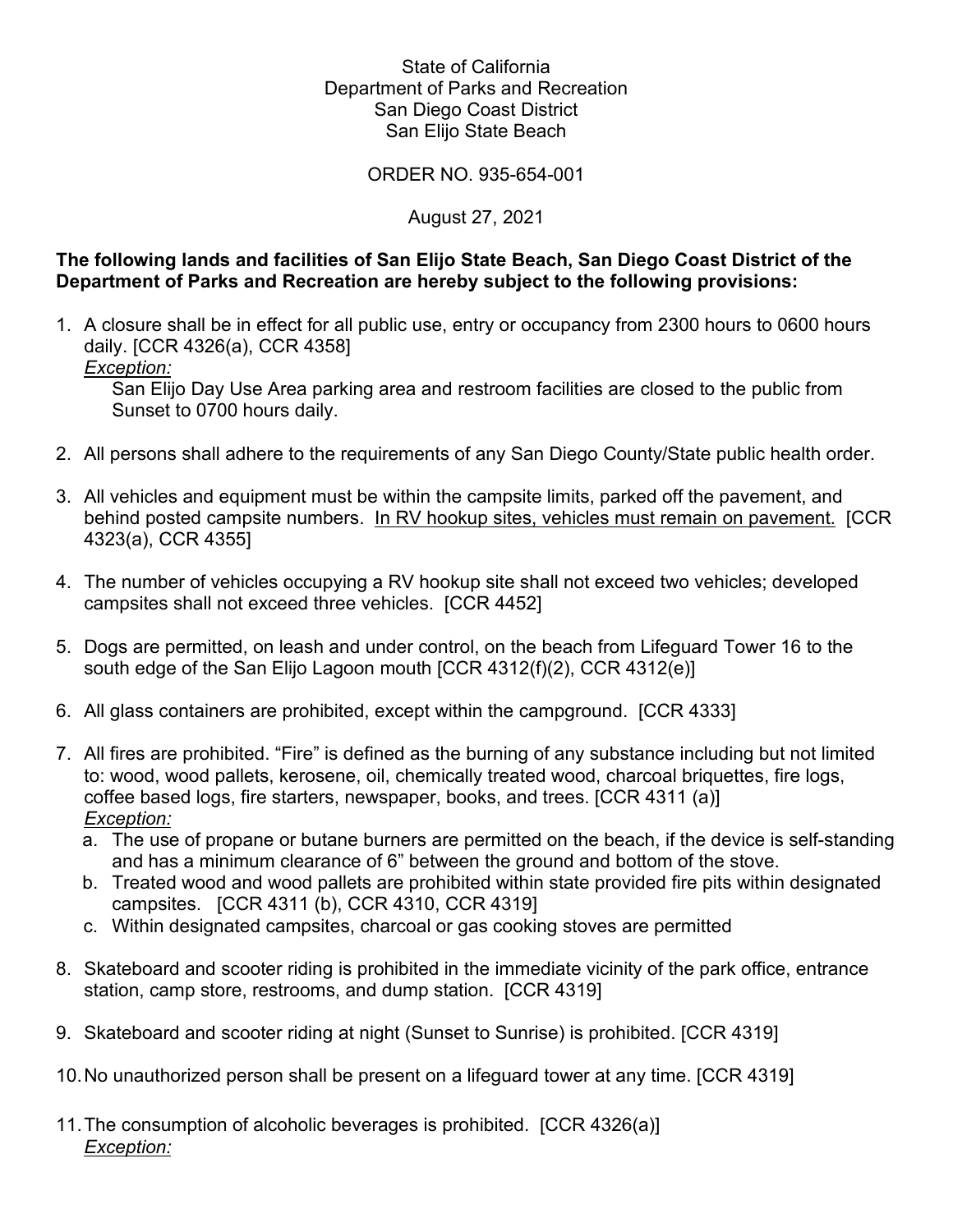- a. Alcoholic beverages may be consumed within the designated campsites of the campground.
- b. Special Event Permits with indication of alcohol distribution, possession or consumption may be permitted in limited and designated areas and only when the permittee has demonstrated ability to regulate the distribution, possession or consumption of alcoholic beverages.
- 12.Token Operated Showers in Restroom Buildings are for Registered Campers Only. [CCR 4326a]
- 13.No person shall launch or beach a vessel or weigh anchor or cast off. [CCR 4657] *Exception:*
	- a. Manually-propelled vessels, such as rafts and kayaks are allowed, except in areas where surfriding is prohibited.
- 14.Surf-riding is prohibited where designated by signs/flags. [CCR 4654]
- 15.The Department may close all or portions of Department land, including campsites, parking lots, roadways, day use areas, buildings, and/or beach, to visitors entirely, seasonally, or to specific activities or uses, or may limit the number of visitors entering an area, due to Special Events, maintenance, resource management activities, or natural occurrences, in order to protect resources, remove hazards, and/or ensure public safety. During such closures, all persons, vehicles, bicycles and other transportation implements shall not enter or remain therein. [CCR 4326 (a)]
- 16.Feeding of wild and/or feral animals is prohibited. [CCR 4305(e)]
- 17.All vehicles must be parked in parking lots on the pavement and within the marked lines of a single parking space. Day use vehicles (singular or in combination) over 25 feet in length or 9 feet in width are prohibited in the North Day Use parking lot.
- 18."Tailgating" is prohibited in all parking lots. No awnings or "sliders" may be erected. No chairs, tables, barbeques or other recreational equipment may be used in parking lots. [CCR 4323(a)]
- 19.Parking spaces marked as AUTHORIZED VEHICLES ONLY either through signage, curb markings, and/or pavement markings are reserved for marked DPR vehicles or privately owned employee vehicles displaying a current employee vehicle parking pass. All other vehicles may be cited under VC 21113(a).
- 20.All persons must stay off the cliff bluffs and maintain a minimum safe distance of 10' for setting up any recreational equipment. [CCR 4307 & CCR 4326(a)]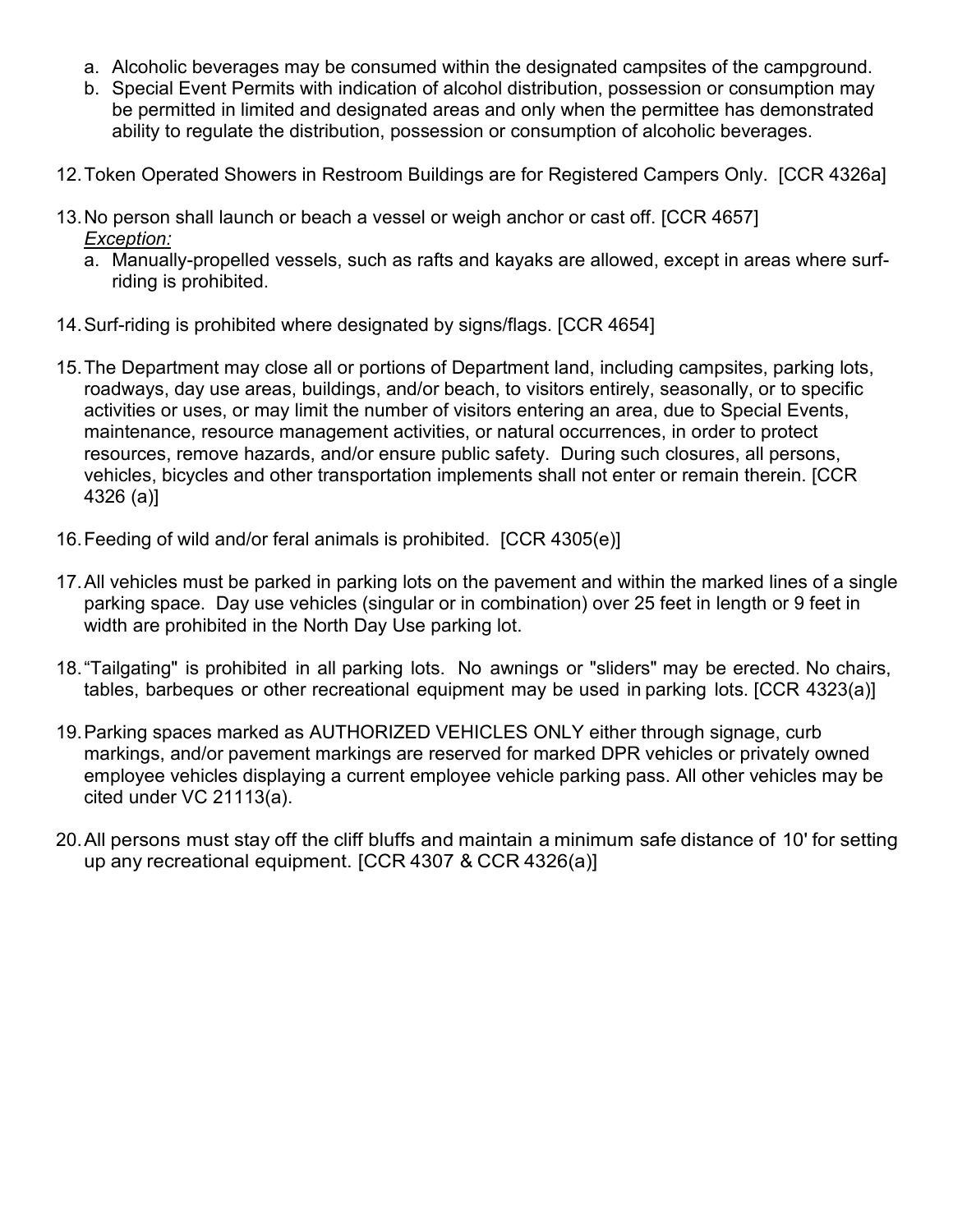- 21.Scavenging in trash and recycling bins is prohibited [CCR 4310, PRC 5003]
	- a. No person shall import or export any litter, domestic, agricultural, or commercial garbage or refuse, for the express purpose of disposing of such material in the State Park trash cans or dumpsters.
	- b. No person shall climb on or into trash containers, dumpsters, nor remove, separate, or dislodge the contents inside in total or in part.
	- c. No person shall place petroleum waste products, batteries or toxic substances in trash containers/dumpsters.
	- d. No person shall place ignited or smoldering materials or coals inside any trash container/ dumpster.
- 22.The following groups will be subject to Special Event and/or Concession permitting [CCR 4300] and are prohibited from utilizing state lands without first acquiring the required permit.
	- a. Any group categorized by CCR 4301(j)
	- b. Any group in excess of 25 persons
	- c. Any organized group using state lands for their meeting place
	- d. Any persons filming or photographing state lands for monetary gain.
	- e. Any persons meeting on state lands for the express purpose of training or teaching others.
- 23.The maintenance area, designated by signs/fence, is closed to the public. [CCR 4326(a), CCR 4358]
- 24.All lands and facilities are hereby subject to a curfew for juveniles from March 1- May 1. The hours of this curfew shall be from 2000 hours to 0600 hours daily. Exceptions to this curfew order are enumerated in California Code of Regulations, Section 4317(c).
- 25.No person shall launch, land, or operate a powered unmanned vehicle or aircraft, Unmanned Aircraft Systems (UAS) [drone], or other remote controlled aerial device. [CCR 4304; CCR 4319] *Exception:*
	- a. Commercial filming with applicable FAA Certification of Authorization (COA), appropriate park unit permits, and California Film Commission approval.
	- b. Non-commercial use upon completion of the park unit's special use permit application and applicable FAA registration.
	- c. Scientific research with appropriate FAA registration and park unit permits.
	- d. Use by law enforcement under exigent circumstances with direct permission of the District Superintendent.
- 26.Authorized emergency personnel and vehicles as defined by Section 165 of the California Vehicle Code are exempt from this Order. Department of Parks and Recreation personnel, vehicles and equipment are also exempt from this order.
- 27.Exemptions to any of the above may be granted under a Special Event Permit and/or by the District Superintendent or designee, San Diego Coast District, 4477 Pacific Highway, San Diego, CA 92110.
- 28.Nothing herein shall affect any existing private, contractual, or property rights.
- 29.Nothing herein shall be construed in derogation of other provisions of law.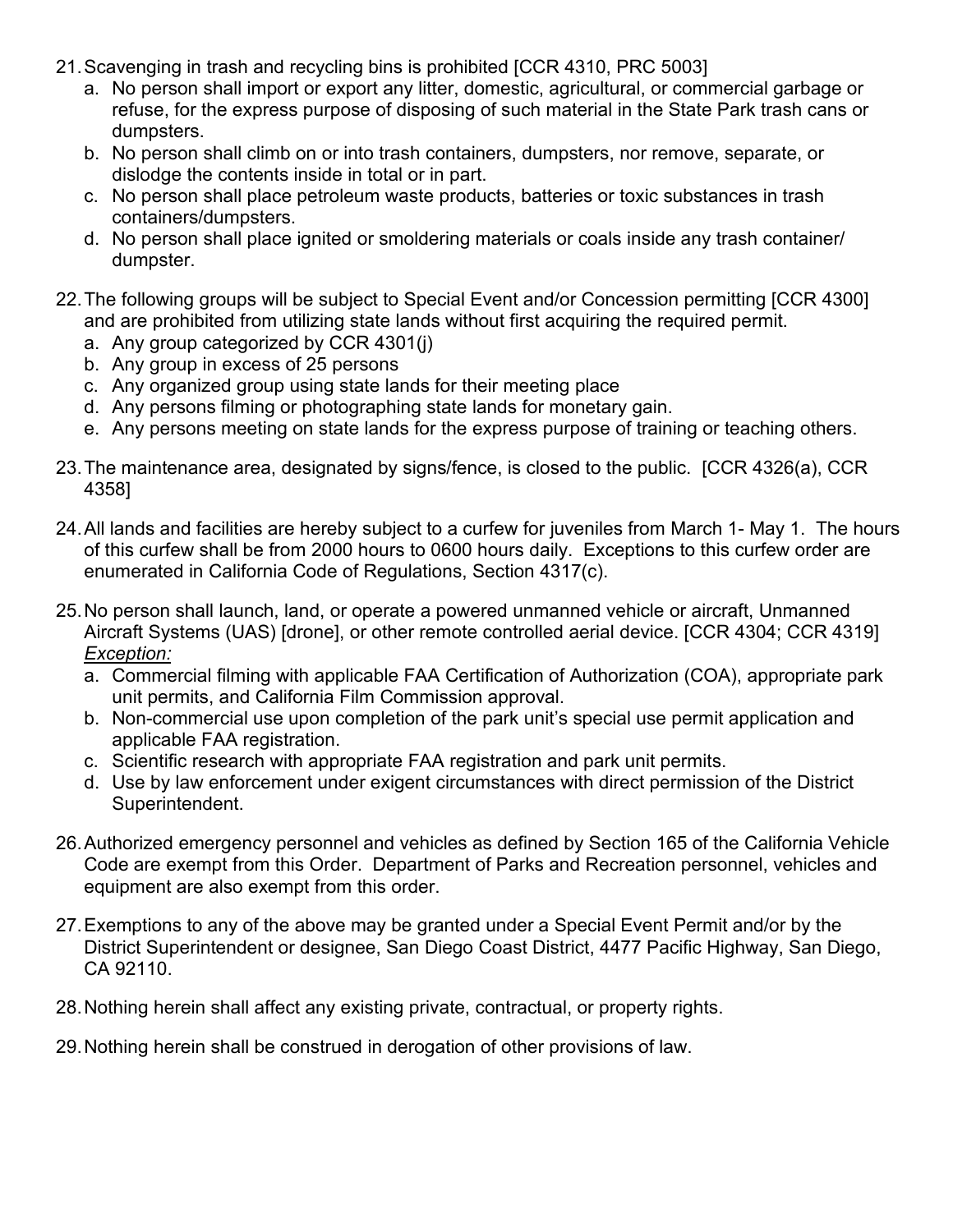So Ordered.

So Ordered.<br>
Gina Moran, District Superintendent – San Diego Coast District Date:<br>
Date:

Authority: California Public Resources Code Division 5, Chapter 1, Article 1, Section 5003 and 5008. California Code of Regulations, Title 14, Division 3, Sections 4301, 4305, and 4326.

Copies of this order have been posted with the Chief, Coastal Division (Sacramento), at the San Diego Coast District Office as well as other locations as needed in accordance with the State of California, Public Resources Code, Title 14, Section 4301 (i).